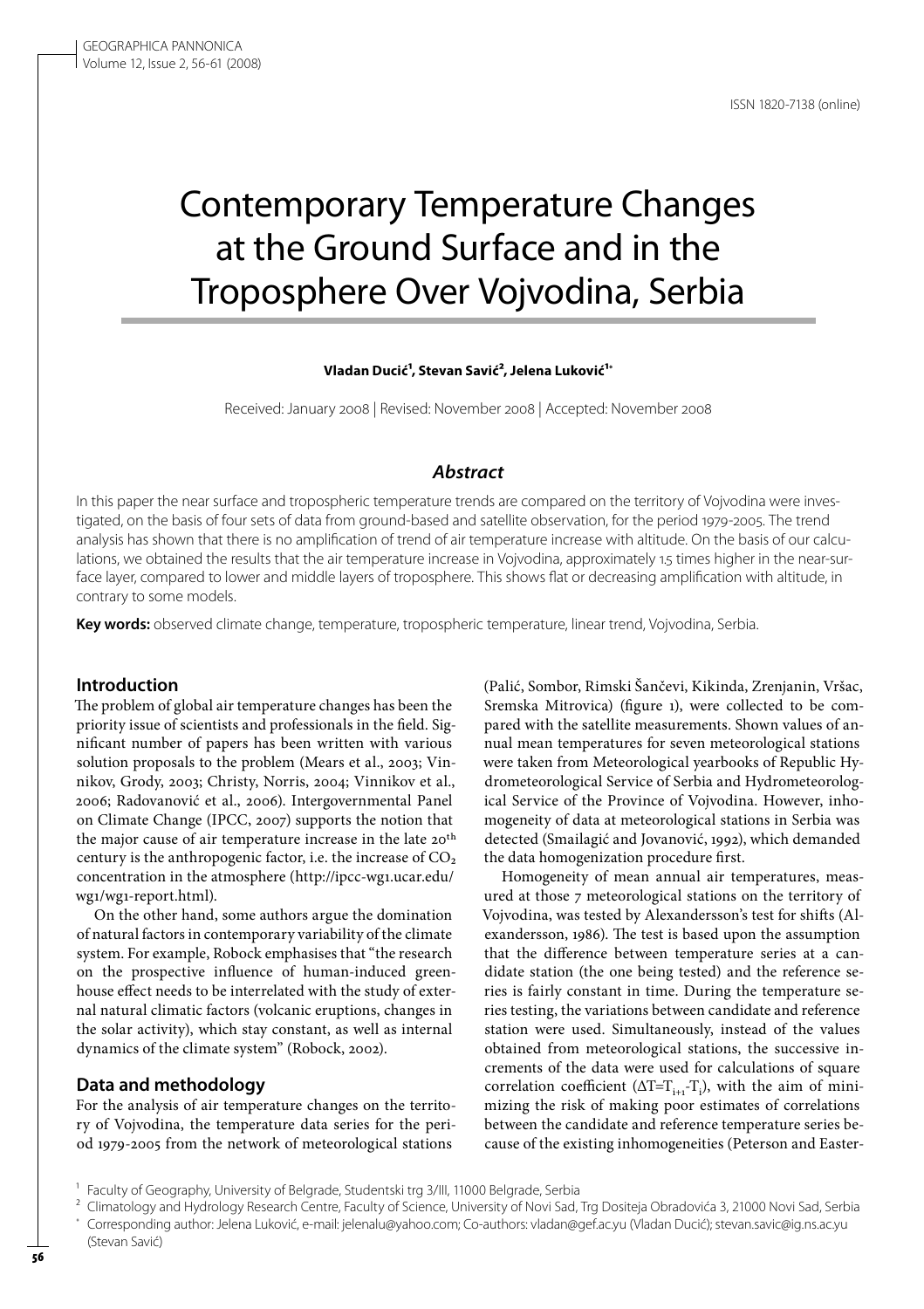

**Figure 1** Positions of meteorological stations in Vojvodina and their geographical coordinates

ling, 1994). Between 2 and 5 stations were used for reference series. Correlation coefficient was above 0.9 in all cases.

During the testing process of mean annual temperature series, the results showed that at 6 meteorological stations the temperature series were homogenous. The homogeneity break point which exceeds the minimum threshold level of importance α=0.05 (the value is 7.643) (Khaliq and Ouarda, 2007), was recorded at Rimski Šančevi station, and the break point year was 1990. After performing series of several homogeneity adjustments (Moberg and Alexandersson, 1997), the mean annual air temperatures at Rimski Šančevi station were homogenised.

Mean value for homogenised series at all seven meteorological stations (MSV) was used in the analysis of contemporary air temperature changes on the territory of Vojvodina.

Besides this set of data, the air temperature series were also analysed from  $GHCN<sup>3</sup>$  and  $HadCRUT<sub>3</sub><sup>4</sup>$ . The data obtained from GHCN are the result of ground-based meteorological observations around the world, comprising also the observations from this area. The data are available (http:// www.co2science.org/scripts/CO2ScienceB2C/data/temperatures/ghcn.jsp) for the period since 1880 as grids 5ºx5º latitude and longitude. It is essential to this point to remark that the distribution of meteorological stations over a grid square varies; however, it can be eliminated by certain statistical tools. Thus, their comparison is enabled.

HadCRUT3 is a network of data from ground-based instrumental measurements which are expressed as temperature anomalies from mean values. The data are available (http://www.co2science.org/scripts/CO2ScienceB2C/data/ temperatures/hadley.jsp) in the form of mean annual values for the period since 1880 and organized in grids 5ºx5º. This database is the result of cooperation between Met Office Hadley Centre and Climatic Research Unit at the University of East Anglia.

Ground-based measurements demonstrate objective deficiencies. First, the measurements cover only certain spots of the areas, the spots where meteorological stations are situated, but not the research area. Second, frequently at those "spots" the phenomenon of urban heat island occurs, which is significantly warmer than its surroundings. Thus, the fake illustration of higher temperature values for the broader area is formed.

With regards to objective deficiencies of ground-based measurements which further reflect in the temperature

<sup>3</sup> GHCN-Global Historical Climatology Network

<sup>4</sup> Hadley Centre and the Climatic Research Unit at the University of East Anglia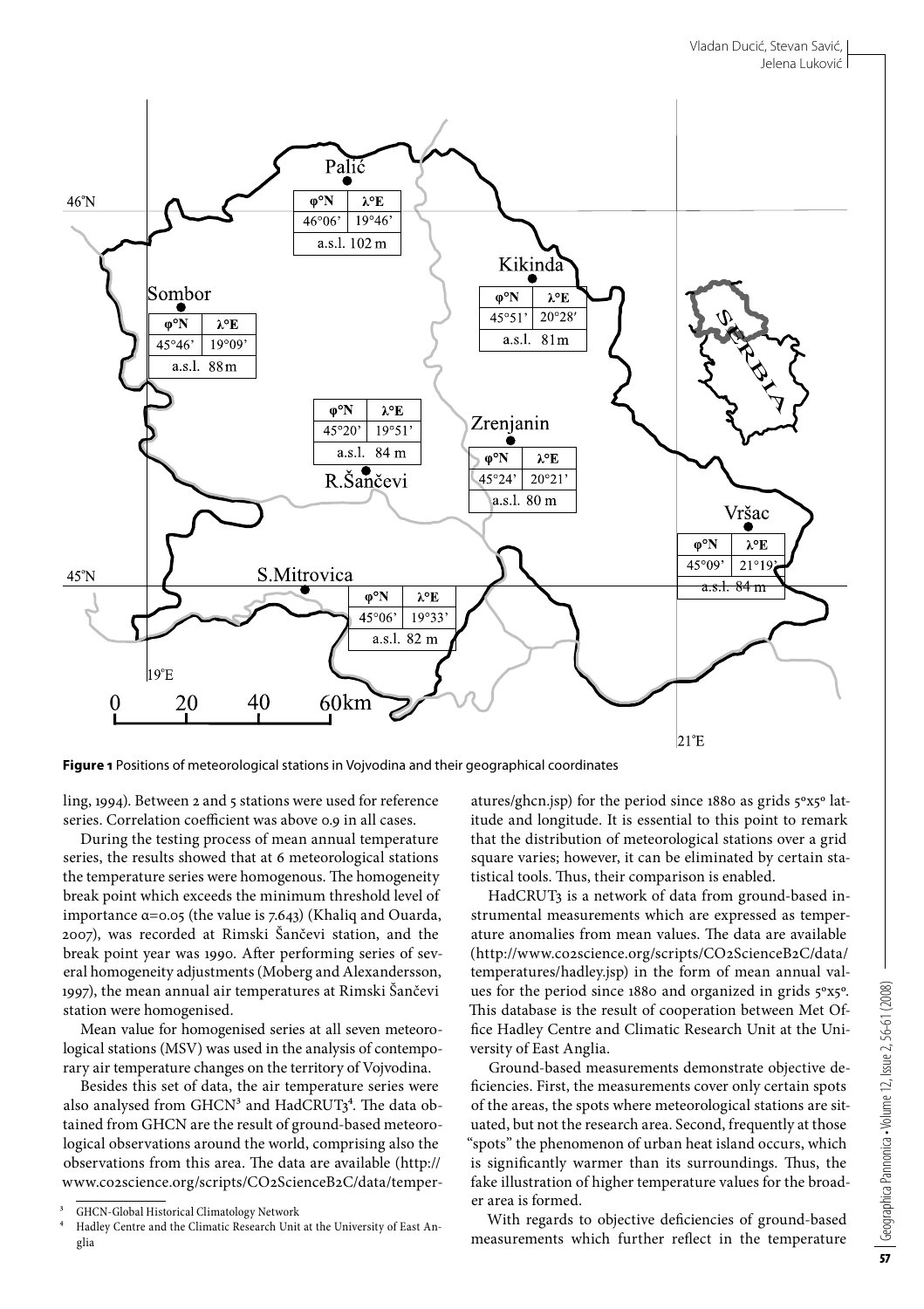trend, we have decided to include the series from satellite observations. Despite the relatively short period of measurements, satellite data offer reliable values deprived of local influences (e.g. urban heat island).

The data from satellite observations for the period between 1979 and 2005 were used in the research. Satellite data obtained from NASA were processed at the University of Alabama in Huntsville(UAHMSU)(http://www.co-2science.org/scripts/CO2ScienceB2C/data/temperatures/ msu.jsp). Opposite to the ground-based observations data at GHCN, these data refer to the 8 km thick bottom layer of the atmosphere. As far as the covered area is concerned, these data are global and available in the form of grids 2.5ºx2.5º latitude and longitude. The time framework for the data is set to the beginning of satellite observations in 1979 (Christy et al., 2000).

Additionally, there are Remote Sensing Systems (RSS) the network of satellite data in Santa Rosa, California. These data are available as a geographical belt (from -70ºS to 82.5ºN), unfortunately not in the form of grids, therefore they were not used in the calculations of regional trends. Our calculated correlation coefficient for those two sets of satellite data (UAHMSU and RSS) for the belt 70ºS to 82.5ºN, for the series 1979-2005, had the values of 0.98, indicating the high correspondence of the two series. However, there is the difference between the values of linear trend which is the result of data processing dissimilarity. Concerning the fact that GHCN, MSU and HadCRUT3 are given as anomalies with reference to period from 1979 up to 1998, MSV data are also averaged using the same period.

Methodologically, the commonly mathematical-statistical methods (trend analysis, correlation coefficient, standard deviation) were used in the paper.

## **Results and discussion**

Parallel data for different networks and satellite measurements were given in the Table 1. According to the resolution of available data, the coordinates 15-25ºE and 45-50ºN were chosen, within which the larger portion of Vojvodina is situated. High resolution of satellite data enabled the observation of grid at 2.5ºx2.5º, i.e. in this case coordinates 17.5- 22.5ºE and 45-47.5ºN.

Correlation coefficient (R) between HadCRUT3 and GHCN for the period 1979-2005 is 0.99. Homogenised ground-based air temperature series for Vojvodina (MSV) show the same correlation coefficient of 0.98 for both Had-CRUT3 and GHCN. Firstly, it indicates that there is no major discrepancy between HadCRUT3 and GHCN. On the other hand, it justifies the procedure of data homogenisation for Vojvodina. In spite of some remained quality problems the used time series are suitable for examining climatic variability. In case of near surface data the very high correlations is a strong evidence for that.

However, correlation coefficients between ground and satellite measurements are relatively low. Thus, R between MSV and satellite data of high resolution 17.5-22.5ºE and 45-47.5ºN is 0.21, whereas similar values of R are calculated between HadCRUT3 (0.16) and GHCN (0.20) with satellite data. Such value discrepancies of R could be explained by the fact that air temperature data refer to different altitudes. Ground measurements record the air temperature at 2 m height, whereas satellite data refer to the first 8 km layer of troposphere. It is important to add that Johanson and Fu (2006) have estimated the maximal error of calculated trends to be 0.01°K/decade. Also, the physical relevance of estimated linear trends is affected by natural noise and low frequency changes (Mills, 2006). This corruption is the highest when the time series are short, as in our case.

All three groups of ground-based measurements record minimum values in 1980, with the highest deviation recorded by MSV (-1.21ºС). Similarly, all ground measurements record maximum values for 2000, but the deviations are smaller, ranging from 1.73ºС for GHCN to 1.99ºС for MSV.

Satellite measurements for both resolutions recorded the largest negative deviation in 1982 (-1.05ºС for 15-25ºE and 45-50ºN, -1.12ºС for 17.5-22.5ºE and 45-47.5ºN). Maximum deviation was recorded in 1987 (ranging from 1.14ºС from the first network to 1.05ºС for the second).

Comparative analysis of linear trend values has shown the highest increase within MSV (0.0427ºС annually) (Figure 2). Slightly smaller values were observed within trends for GHCN (0.0384ºС annually) and HadCRUT3 (0.0398ºС annually). Explicitly, all three values of the ground-based measurements trend are approximately similar and comparable. Compared to air temperature trends in Europe<sup>5</sup> (annually GHCN 0.039ºС and HadCRUT3 0.040ºС), the air temperature changes in Vojvodina are similar. However, the changes are higher than the global ones (annually GHCN 0.026ºС and HadCRUT3 0.020ºС). Relatively fast warming in Vojvodina can be a sign of sensitivity demonstrated by GCM scenarios (Tebaldi et al., 2005).

The data on the linear trend for the first layer of troposphere at altitude of 8 km based on satellite observations show lower values compared to data of ground observations. Thus, the trend of satellite data of low resolution is 0.0275ºС annually, whereas the one for the high resolution (17.5-22.5ºE and 45-47.5ºN) is 0.0288ºС annually. Both values are indisputably lower compared to those obtained by ground measurements in all three networks. Compared to the data for Europe (0.030ºС), the linear trend of air temperature changes in Vojvodina is slightly smaller. Considering the global level, the satellite data indicate a minor change (0.013ºС). It is also essential to remark that all calculated values of the linear trend of air temperature statistically significant with 0.05 – 0.025 risk of first type error in hypothesis testing.

Apparently, there is a discrepancy in the trend of air temperature increase between the satellite and ground measurements. The discrepancy was higher prior to the corrections being made. Those corrections have been done 2005 due to methodological processing (Maers and Wentz, 2005). Explicitly, UAHMSU measurements recorded lower values of global temperature trend up to 2005 (0.07ºС). After the corrections had been made in data processing, the discrepancy was lowered, but remained noticeable. Moreover, there were discrepancies between the satellite data themselves, i.e. their processing. On the basis of RSS data for the period 1979-2005, the trend value<sup>6</sup> was 0.19°C per a decade (http://www.ssmi.com/

<sup>5</sup> Between 35-70ºN and -10-45ºE

However, certain corrections were made at the beginning of 2008, and RSS trend value is almost equal to MSU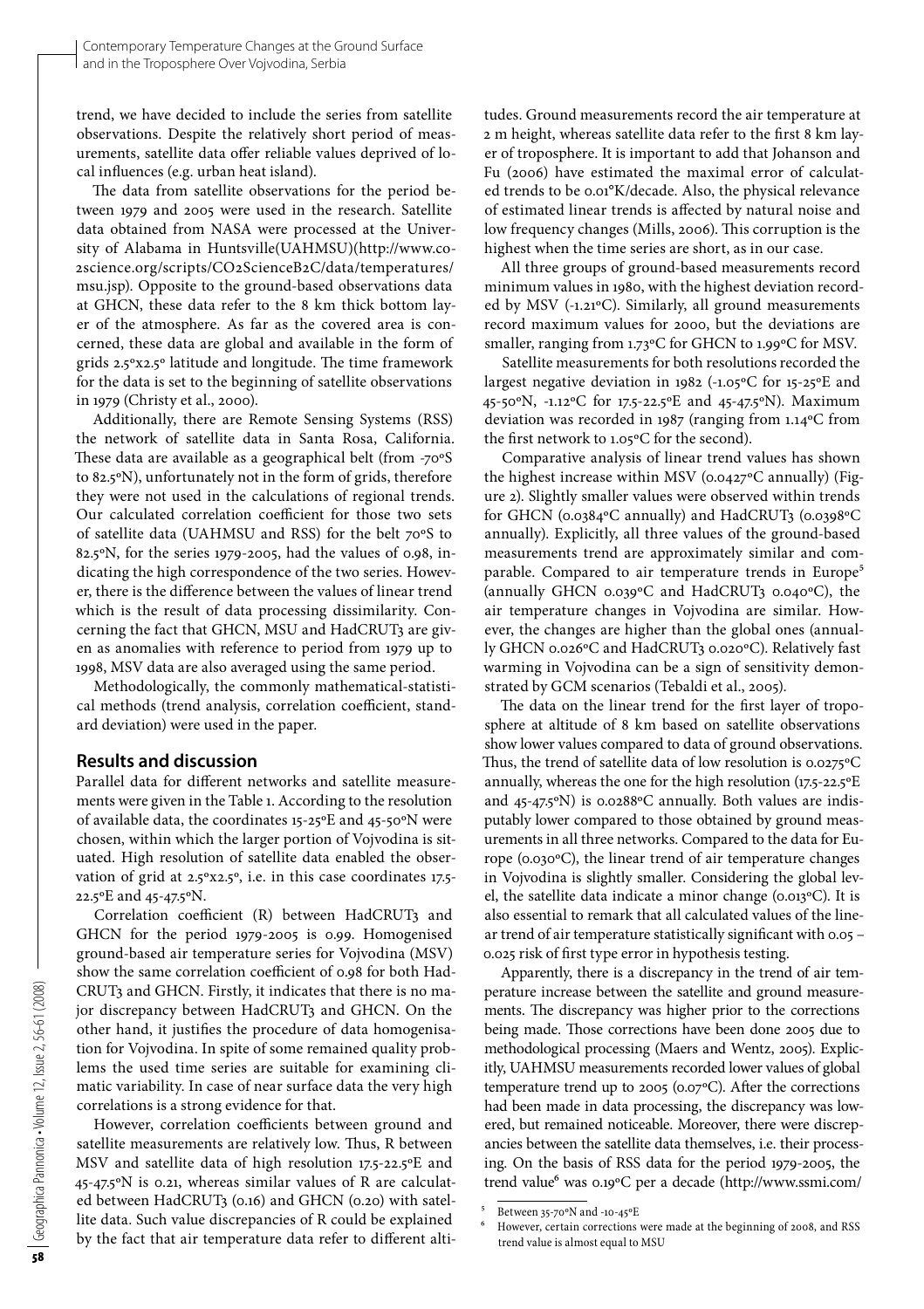| Table 1 Air temperature anomalies (averaged from 1979 through 1998) for different networks in Vojvodina |  |  |  |
|---------------------------------------------------------------------------------------------------------|--|--|--|
|                                                                                                         |  |  |  |

| Years                     | <b>GHCN</b><br>15-25° E<br>45-50° N | <b>HADCRUT3</b><br>15-25° E<br>45-50° N | <b>MSU</b><br>15-25°E<br>45-50° N | <b>MSU</b><br>17.5-22.5° E<br>45-47.5° N | <b>MSV</b> |
|---------------------------|-------------------------------------|-----------------------------------------|-----------------------------------|------------------------------------------|------------|
| 1979                      | 0.25                                | 0.23                                    | $-0.37$                           | $-0.35$                                  | 0.24       |
| 1980                      | $-0.96$                             | $-1.03$                                 | 0.06                              | 0.01                                     | $-1.21$    |
| 1981                      | 0.11                                | 0.20                                    | 0.33                              | 0.35                                     | $-0.08$    |
| 1982                      | 0.39                                | 0.25                                    | $-1.05$                           | $-1.12$                                  | 0.09       |
| 1983                      | 0.75                                | 0.77                                    | $-0.48$                           | $-0.46$                                  | 0.40       |
| 1984                      | $-0.15$                             | $-0.17$                                 | $-0.75$                           | $-0.71$                                  | $-0.40$    |
| 1985                      | $-0.81$                             | $-0.87$                                 | $-0.89$                           | $-0.84$                                  | $-1.02$    |
| 1986                      | $-0.04$                             | $-0.08$                                 | 0.51                              | 0.50                                     | $-0.35$    |
| 1987                      | $-0.53$                             | $-0.43$                                 | 1.14                              | 1.05                                     | $-0.48$    |
| 1988                      | 0.19                                | 0.37                                    | 0.77                              | 0.81                                     | 0.12       |
| 1989                      | 0.89                                | 0.81                                    | $-0.12$                           | $-0.14$                                  | 0.45       |
| 1990                      | 0.97                                | 0.95                                    | 0.12                              | 0.23                                     | 0.79       |
| 1991                      | $-0.13$                             | $-0.10$                                 | 0.35                              | 0.34                                     | $-0.65$    |
| 1992                      | 0.95                                | 1.00                                    | 0.78                              | 0.85                                     | 0.99       |
| 1993                      | 0.06                                | 0.26                                    | $-0.48$                           | $-0.73$                                  | $-0.02$    |
| 1994                      | 1.64                                | 1.67                                    | 0.04                              | $-0.01$                                  | 1.42       |
| 1995                      | 0.42                                | 0.48                                    | 0.01                              | 0.04                                     | 0.15       |
| 1996                      | $-0.46$                             | $-0.46$                                 | $-0.70$                           | $-0.45$                                  | $-0.58$    |
| 1997                      | $-0.02$                             | 0.06                                    | 0.15                              | 0.16                                     | $-0.29$    |
| 1998                      | 0.51                                | 0.58                                    | 0.59                              | 0.46                                     | 0.35       |
| 1999                      | 0.81                                | 0.89                                    | 0.38                              | 0.51                                     | 0.61       |
| 2000                      | 1.73                                | 1.76                                    | 0.22                              | 0.33                                     | 1.99       |
| 2001                      | 0.69                                | 0.67                                    | 0.42                              | 0.54                                     | 0.59       |
| 2002                      | 1.46                                | 1.44                                    | $-0.06$                           | $-0.08$                                  | 1.65       |
| 2003                      | 0.72                                | 0.72                                    | 0.71                              | 0.80                                     | 0.54       |
| 2004                      | 0.54                                | 0.53                                    | 0.53                              | 0.45                                     | 0.38       |
| 2005                      | 0.12                                | 0.11                                    | 0.51                              | 0.46                                     | $-0.31$    |
| Average                   | 0.37                                | 0.39                                    | 0.10                              | 0.11                                     | 0.20       |
| <b>Standard deviation</b> | 0.68                                | 0.68                                    | 0.56                              | 0.56                                     | 0.76       |
| Linear trend              | 0.0384                              | 0.0398                                  | 0.0275                            | 0.0288                                   | 0.0427     |

Geographica Pannonica • Volume 12, Issue 2, 56-61 (2008) 59Geographica Pannonica • Volume 12, Issue 2, 56-61 (2008)

msu/msu\_data\_description.html#msu\_decadal\_trends), whereas UAHMSU data show the value of 0.13°C per decade (http://vortex.nsstc.uah.edu/data/msu/t2lt/uahncdc.lt).

The researchers render dissimilar explanations of the divergence between satellite and ground measurements, which could be classified into three groups. The first group would comprise the errors in the measurement procedure; the second group would refer to various impacts of natural and anthropogenic factors on temperature at certain altitudes; and the third group would be base on the divergence in spatial distribution of observations (Santer et al., 2000). However, the divergences are inevitable reality (Douglass et al., 2004b). On the other hand, the analysis of radio sonde data in lower and middle layers of troposphere match the UAHMSU data, which supports the statement on the data reliability (http:// www.marshall.org/pdf/materials/415.pdf).

Considering the analysed data in the previous section, we attempted to test out whether the divergence in the trends

possibly highlights the potential causes of climate change? The scientific papers list that under the dominating conditions of anthropogenic greenhouse effect; higher increase of air temperature should be expected in middle and lower layers of troposphere than in the near-surface layer (Santer et al., 2000; NRC, 2000; NAS, 2001; IPCC - http://ipcc-wg1. ucar.edu/wg1/wg1-report.html). The estimations stress the fact that the increase should be 1.2 to 1.5 times higher, depending on the latitude and applied model.

The data analysis of yearly trend divergence in air temperature between satellite data for grid 45-47.5ºN 17.5-22.5ºE and MSV (Figure 3) has shown the decreasing trend.

It complies with the fact that the increase trend of air temperature in lower layer is higher. The largest negative deviations were recorded in the last quarter of the observed period (2000 and 2002). The obtained results do not contribute to the hypothesis about altitude amplification of the increase trend of air temperature. Conversely, on the basis of our calculations,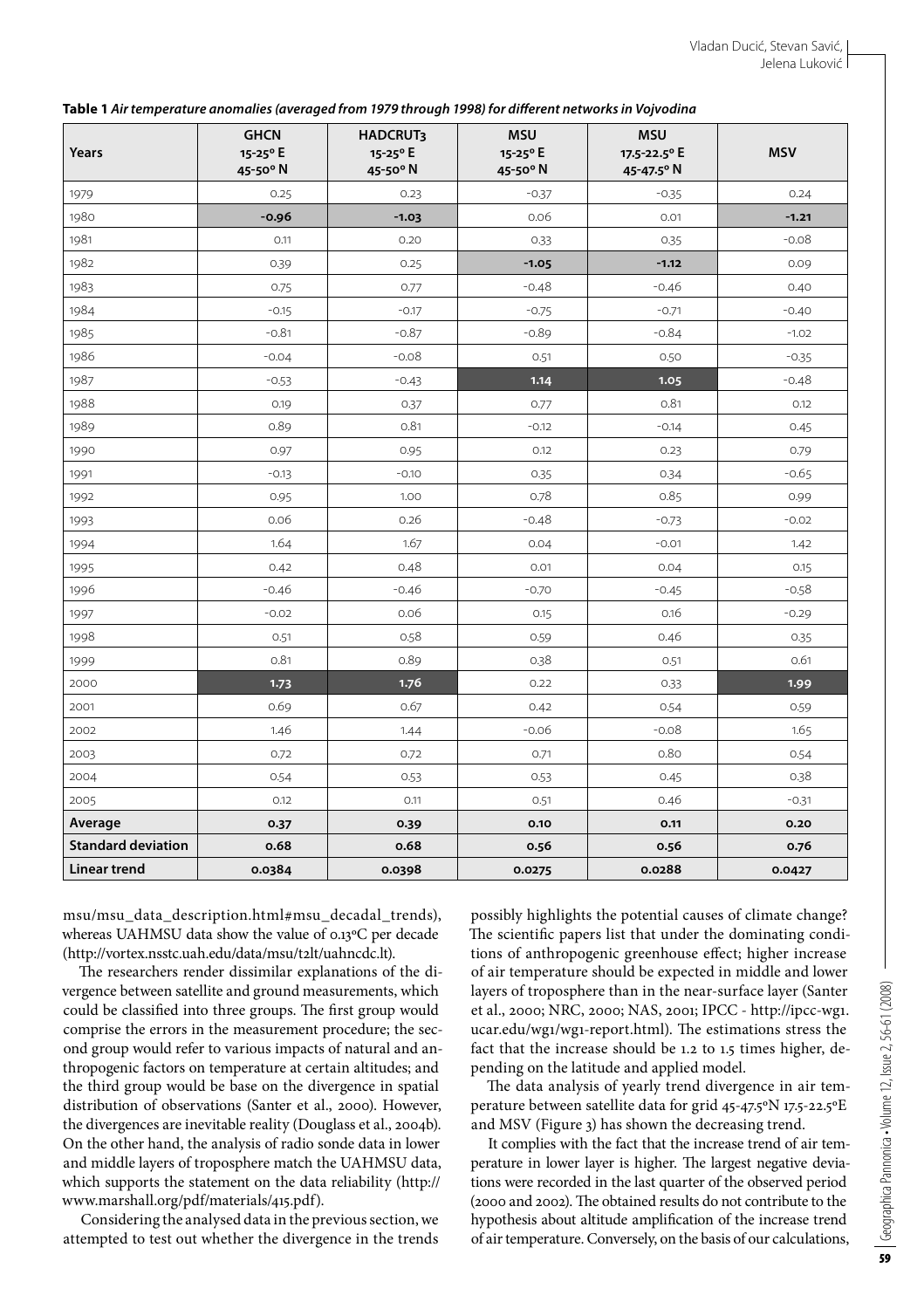

**Figure 2** Annual change of homogenised air temperature data in Vojvodina

we obtained the results that the air temperature increase in Vojvodina, approximately 1.5 times higher in the near-surface layer, compared to lower and middle layers of troposphere.

A panel convened by the National Research Council (2000) found for the satellite era (since 1979) 'apparently conflicting surface and tropospheric temperature trends' that could not be reconciled, with the Earth's surface warming faster than the lower troposphere. The panel concluded, after considering possible systematic errors that 'substantial disparity remains.' From a study of several independent observational datasets (Douglass et al., 2004b) confirmed that the disparity was real and arose mostly in the tropical zone. Also, Douglass et al. (2004a) showed that three state-of-the-art General Circulation Models (GCMs) predicted a temperature trend that increased with altitude, reaching a maximum ratio to the surface trend ('amplification' factor *R*) as much as 1.5–2.0 at a pressure (altitude) about 200–400 hPa. This was in disagreement with observations, which showed flat or decreasing amplification factors with altitude.

Also the global data contribute to the conclusion. Namely, in the observed period, similar results are obtained. The trend value for ground-based measurements at GHCN is 0.026ºС annually, whereas the trend value obtained at Had-CRUT3 is 0.020ºС annually. Both values are higher than the satellite obtained trend value for air temperature, which are 0.013ºС and 0.019ºС at UAHMSU and RSS, respectively.

### **Conclusion**

The data on air temperature measurements within different observation networks over the territory of Vojvodina were processed in this paper. The first set comprises ground measurements within the global data network (GHCN and



**Figure 3** Air temperature differences between MSU and MSV data